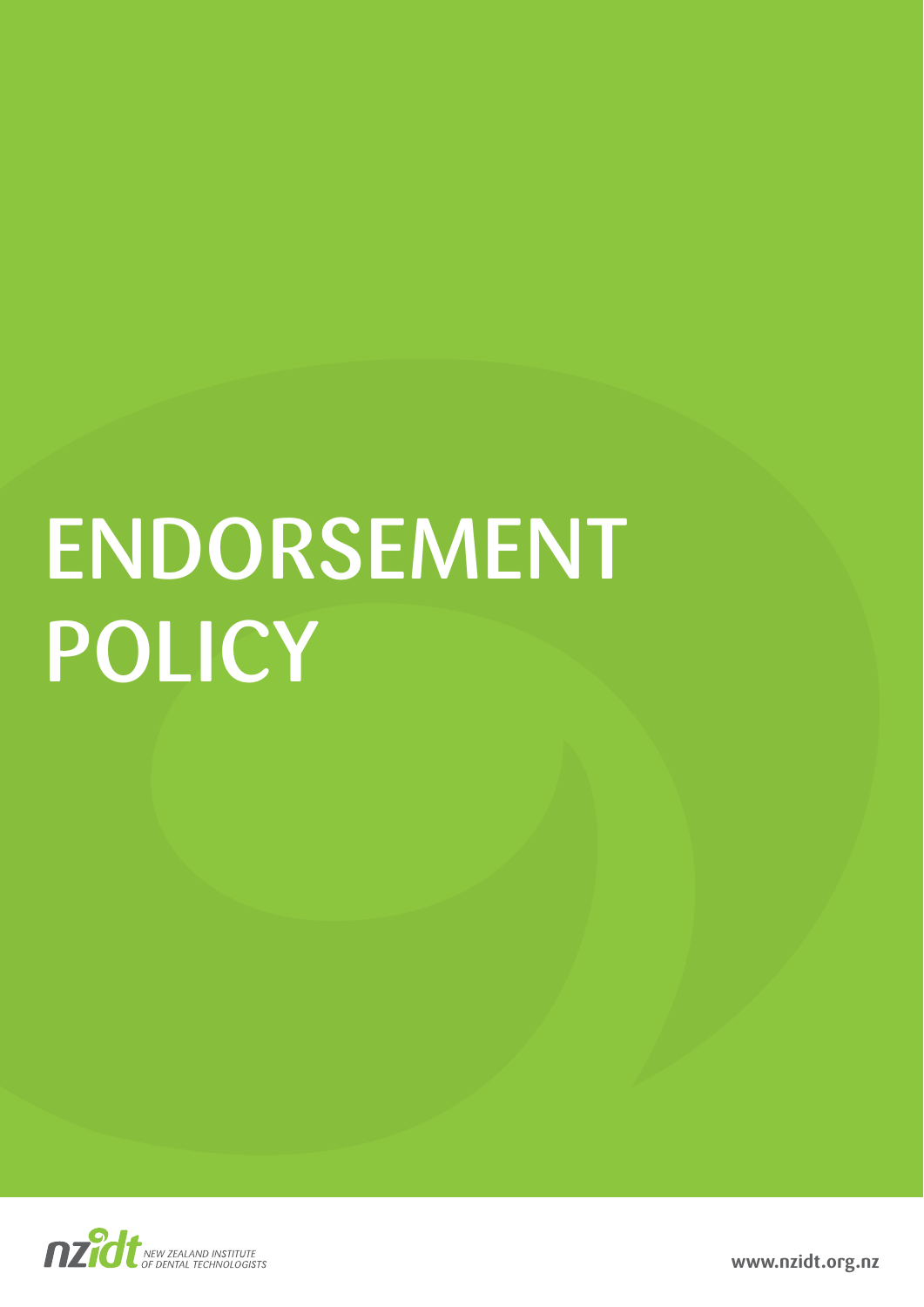# **Endorsement Policy**

## *1. Purpose*

This policy is intended firstly to help guide decision‐making about endorsements within the NZIDT and to help the NZIDT come to a logical, thought‐out conclusion about whether or not to endorse a particular initiative based on a set of criteria.

Secondly it is intended to provide guidance to those seeking endorsement from the NZIDT in terms of what the NZIDT requires.

There may be exceptions not covered by this policy.

## *2. Scope*

The policy deals with requests from both not-for-profit organizations and commercial companies.

## *3. Definition of endorsement*

In this document, endorsement is understood to mean overall support for an initiative or product based on a thorough review. In the case of programmes or educational resources, a NZIDT endorsement implies that the NZIDT agrees with the information being communicated.

#### *4. Criteria for NZIDT endorsement*

- The initiative must be compatible with the NZIDT priorities and /or objects. The initiative must be of relevance to members
- There must be demonstrable benefit to the NZIDT from endorsing an initiative. This may be a demonstrable benefit towards helping to achieve the NZIDT mission statements and/or to the NZIDT as an organisation (e.g. profile, reputation, income potential)
- Before any agreement is signed, there needs to be a written understanding about ownership, copyright and intellectual property and timescales. Proposals will be approved in principle by the NZIDT executive or appointed individual assigned to work on the initiative.
- The NZIDT in general only will consider requests to endorse specific initiatives, not entire organisations.
- The NZIDT should be able to verify the credibility of the organisation seeking endorsement and the organisation should provide relevant information as requested
- If appropriate, the organisation should be able to provide information about marketing and sponsorship of both the initiative and their organisation
- The request for endorsement should define what is expected from the NZIDT and what NZIDT can expect from the organisation in return. This may include for example, publicity for the NZIDT and /or promotion of the NZIDT membership scheme.
- In the case of long-term endorsements (more than one year), the NZIDT will require periodic review of the materials/project, at an interval agreeable to both organisations.
- If the endorsement is for a publication, the NZIDT should see and approve the final artwork and this should be repeated if there is any agreement to any further print‐runs or subsequent editions.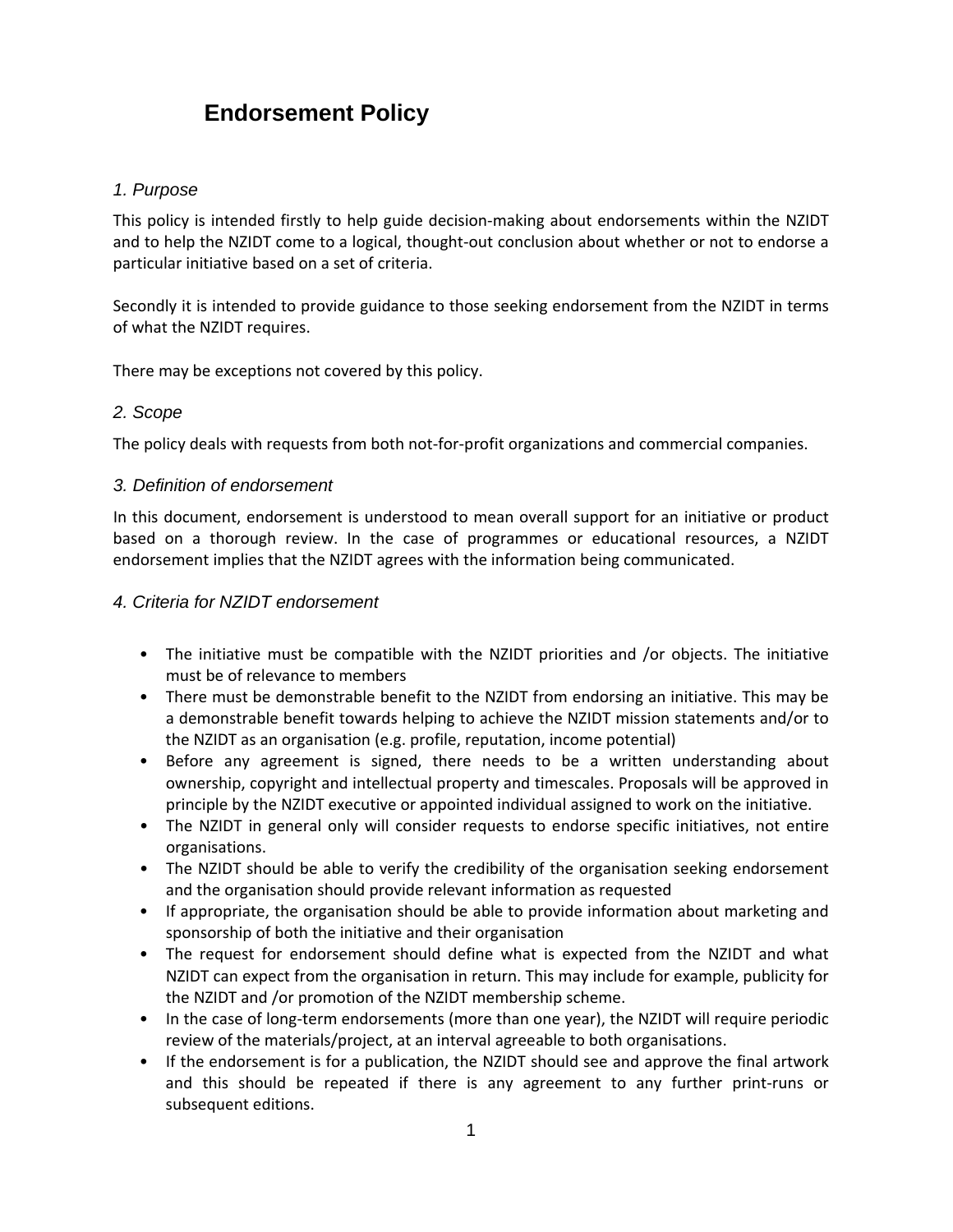## *5. Process*

- Requests for endorsement should be made to the NZIDT secretariat. The Secretariat will acknowledge the request and forward it to the executive committee and / or relevant NZIDT executive member.
- The Executive Committee will review requests for endorsement and either reply directly, or where appropriate, identify a NZIDT individual expert or group (committee or ad hoc group) to review the materials.
- When the appropriate NZIDT expert(s) have completed their review, their recommendations will be forwarded to the Executive Committee for approval.
- The Secretariat or Chief executive will let the organisation know of the decision, and in the case of a positive decision, discuss how the NZIDT can support the initiative more broadly (e.g. promoting it to its members) and make any necessary arrangements involving use of the NZIDT name and logo.

## *6. Fees*

- Reviewing an initiative takes time and resources from the NZIDT and hence a minimum fee of \$250 is normally charged upfront. This fee may be waived particularly in the case of not for profit organisations and /or where the potential benefits to the NZIDT are sufficiently clear. The fee may also be discounted for NZIDT members at the discretion of the Executive Committee.
- The organisation seeking endorsement from the NZIDT presumably believes that there is an advantage to it from securing NZIDT endorsement of the initiative. The NZIDT has a responsibility to ensure it receives appropriate benefit in return in cases where it gives its endorsement, particularly where a commercial company is involved. This may take the form an agreed fee or benefit in kind such as marketing support (see policy on partnerships with commercial companies for further information).
- Where the NZIDT is involved in the development of an initiative from the outset, an appropriate fee (or gift in kind) will be agreed upfront to compensate the NZIDT for its time and lost opportunity costs and to recognise the value of its name /endorsement (see policy on partnerships with commercial companies for further information).

## *7. Use of NZIDT name and logo*

- All use of the NZIDT name and logo must be approved by the NZIDT. This includes any press, publicity or promotional materials produced in connection with the initiative. All draft materials must be reviewed by the NZIDT before printing.
- If the NZIDT agrees to have its logo appear, it must be printed in its official colours (contact NZIDT secretariat for details) The NZIDT will provide the appropriate graphics files.
- Precise wording will depend on the nature of the project, but could include "endorsed by the NZIDT ", "supported by the NZIDT " or "developed in partnership with the NZIDT."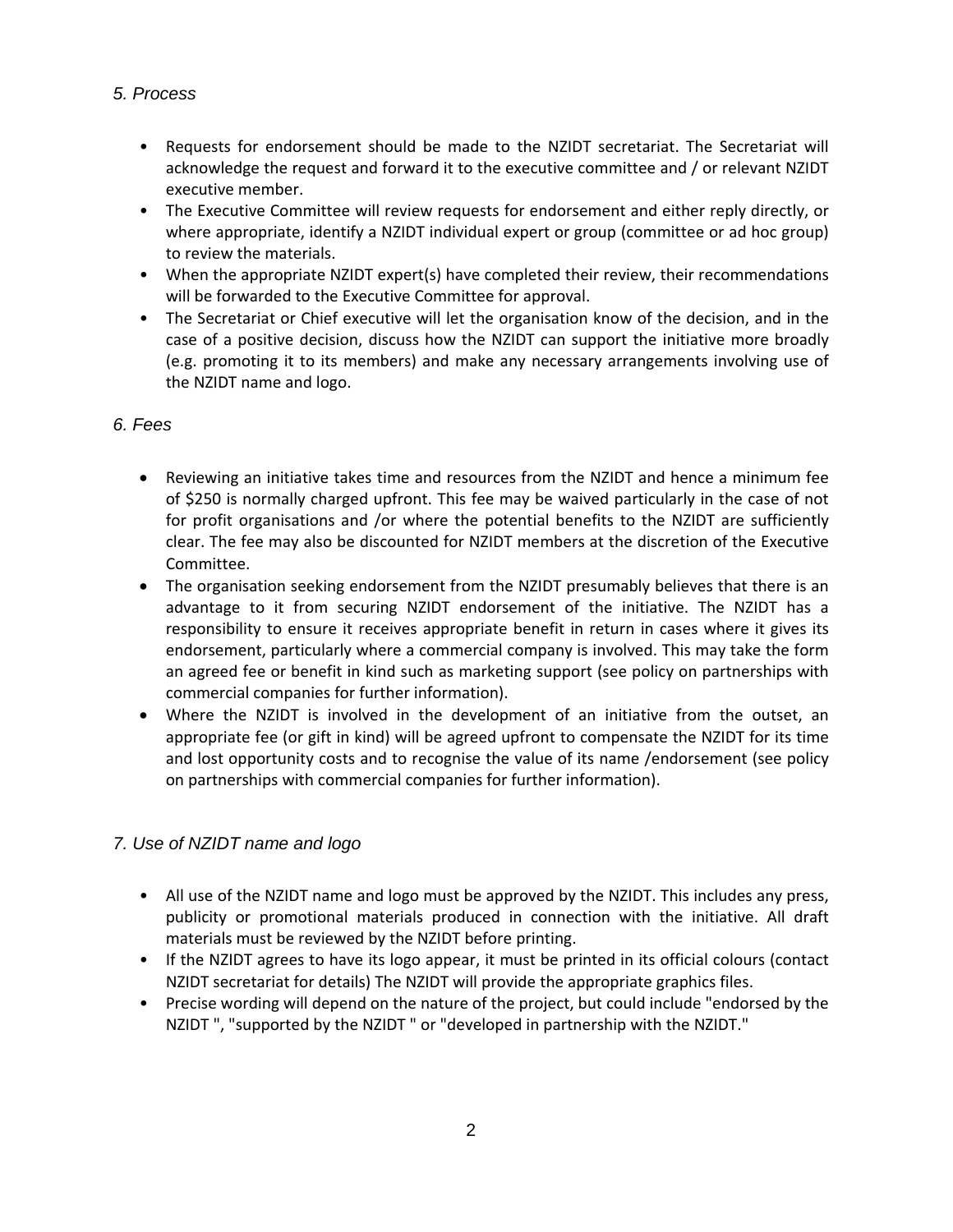## **Partnerships with Commercial Companies**

#### **Introduction**

Relationships between a professional society such as the NZIDT and commercial companies can be highly beneficial to both organizations. The NZIDT recognises that it stands to gain considerable rewards not only in the form of funding for its activities, but potentially also through raised awareness leading to a growth in membership, support and influence for example as well as benefits in kind provided by the commercial partner as part of an agreement.

This document sets out the different ways in which a company can work with the NZIDT and NZIDT's policies on securing funding from commercial companies and for dealing with requests from companies for joint activities. It is intended to guide decision making in the NZIDT in relation to agreements with commercial companies and also to provide guidance to those seeking to work with the NZIDT.

#### **Background**

A bodies name is a valuable asset. Its value comes from the confidence that people have in the organisation – confidence that is built on the reputation the organisation has gained through its achievements and its status as an organisation. Organisation trustees have a duty to make the best use of their organisation's assets – in practice this means putting assets to work to the best overall advantage of the organisation, whilst safeguarding them against damage or loss of value.

Raising funds from the value in an organisation's name is also recognised to carry *risks*. These arise if an organisation's own reputation is put in the hands of another body whose interests are fundamentally different from the organisations, and whose activities are outside the organisation's control. If a company with which an organisation has an association begins to attract, for whatever reason, criticism or disapproval this can rub off on the organisation and damage it in the eyes of supporters and the public (or in the case of the NZIDT, health professionals). Another risk is that current and potential supporters might be put off by what they see as loss of independence of the organisation or the "commercialisation" of the organisation – particularly if the benefits to the organisation from joint ventures with companies are not spelled out clearly. It is therefore important that the NZIDT have an internal policy for dealing with proposals relating to joint ventures with commercial companies.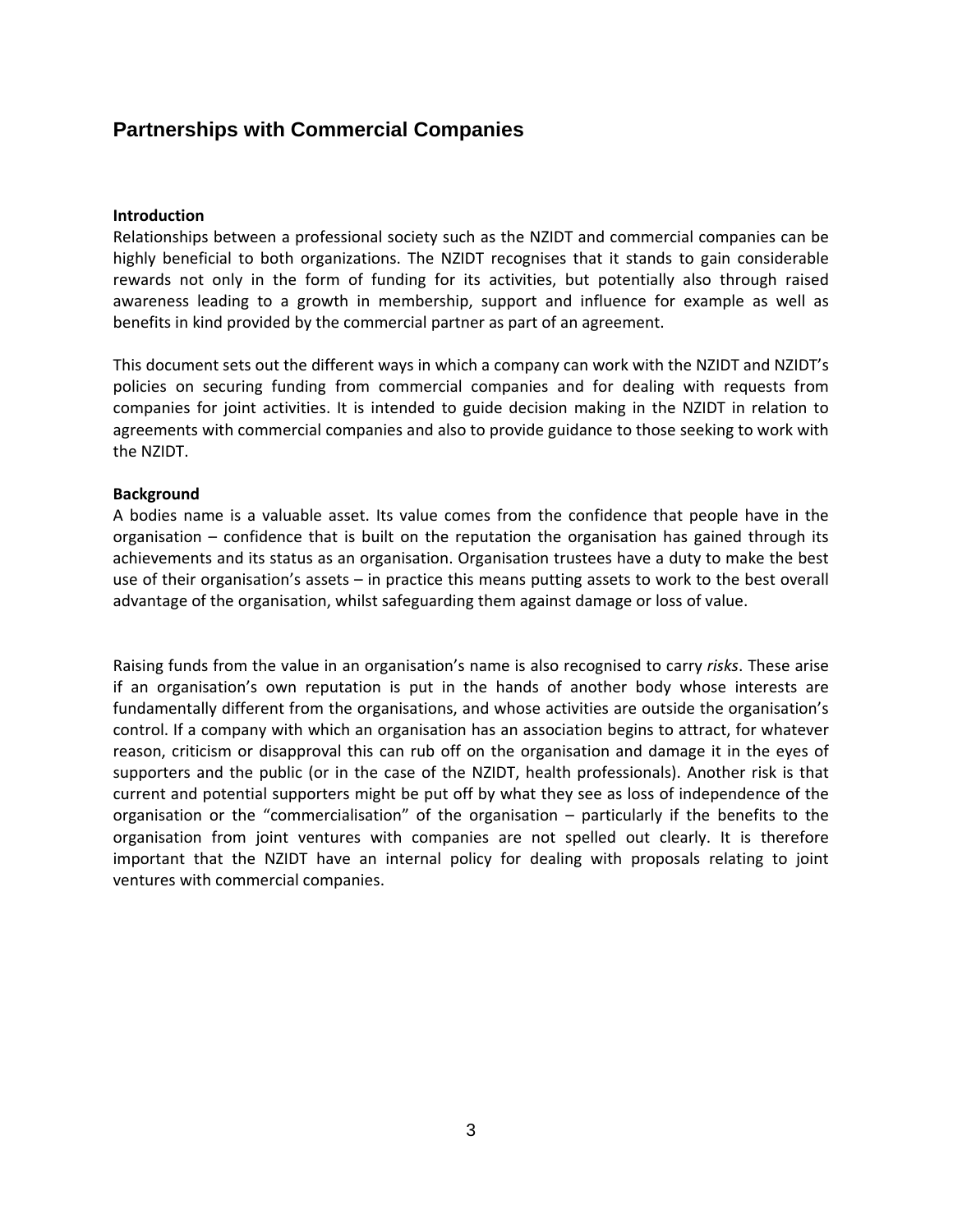# **Corporate Support of NZIDT Activities**

A company can contribute funding to the **NZIDT** in the following ways:

- Donations
- Sponsorship agreement to support one or more of **NZIDT** activities
- Licensing agreements
- Joint promotional agreements

### **Donations**

If a company (or anyone else) decides to give an unrestricted donation to the NZIDT, the NZIDT can use the money in any way it sees fit towards achieving its charitable objects. In the case of a restricted donation the NZIDT can only use the money for the purposes specified by the donor.

In either case the organisation does not provide anything back to the donor in return. An acknowledgment may be given in the interest of transparency

As an organisation, the NZIDT can accept any donations it is offered unless it believes accepting the donation would bring the organisation into disrepute.

#### **Sponsorship Agreements**

In a sponsorship agreement, the company agrees to meet some or all of the costs of one of the organisation's activities or projects. In return the organisation will publicise the company and the fact that it has contributed to the organisation, through acknowledgements which may include use of the company's logo. The organisation also often offers other benefits and services in return for the sponsorship such as advertising opportunities, delegate places, copies of publication etc.

Sponsorship agreements are used to support many of the NZIDT's activities, including for example:

- NZIDT Annual Conference
- Publications
- CPD programmes

## **NZIDT Sponsorship policy:**

- The NZIDT can choose for which activities it seeks sponsorship and what form that sponsorship will take.
- The NZIDT prefers in general to have multi-company funding. NZIDT will accept sole company sponsorship of a project provided it believes its independence (perceived or otherwise) will not be compromised. Sole company sponsorship would be accepted for example for indirect activities such as a professional development activity where there is no particular bias in terms of anyone company over another. It is unlikely that sole company sponsorship would be accepted for activities such as an annual conference.
- The NZIDT will ensure in all relevant materials, there is transparency about when an activity is sponsored and by whom
- The NZIDT retains intellectual property and editorial control of all sponsored activities
- The NZIDT has final approval on all materials used to promote any sponsored activity and in all instances in which the NZIDT name or logo is used in connection with the activity.
- The agreement must comply with all NZIDT criteria for participation in agreements with commercial companies (see below)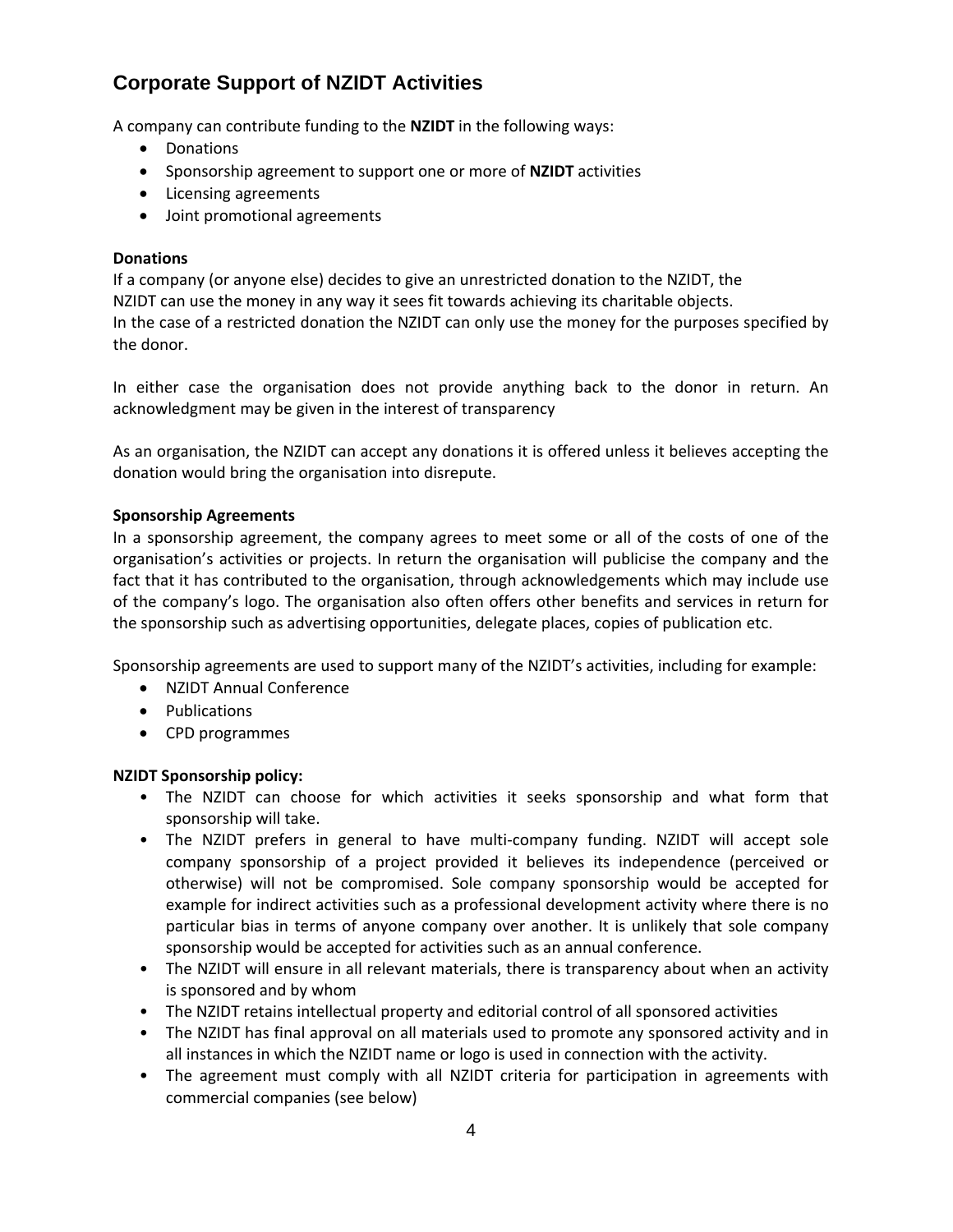## **Licensing Agreements**

Under this type of agreement the organisation typically gives the company a license to use the organisation's name and or/logo in selling a product or service. The company typically promotes sales of the product with a promise to the consumer that the organisation will benefit financially from the sales of that product. Alternatively the company promotes itself more broadly as 'pleased to support xx organisation'. The attraction of such promotions to companies is that they will usually act as a buying incentive to the consumer and so help to boost sales of that product.

The NZIDT typically takes no active part in the product marketing and typically is not endorsing the particular company or product  $-$  it is simply selling to the company, in return for payments, a limited right to the use of the organisation name.

The NZIDT has not traditionally engaged in licensing agreements but nonetheless sees it as a potential opportunity.

## **NZIDT Licensing Policy**

- Licensing agreements potentially act as an inducement to support a purchase or prescribe a particular product or a particular company' products. The NZIDT must therefore carefully consider the impact a licensing agreement could have on its independence (perceived or otherwise) and its relations with other funders.
- The NZIDT will not consider licensing agreements related to any product where clinical judgment is required and where there is a difference in impact on care in for example in different patient groups of choosing one product as opposed to any other in the same category.
- The NZIDT will therefore under no circumstances consider licensing agreements in relation to branded pharmaceutical products
- The NZIDT will consider licensing agreements where there is no material difference in terms impact of health of choosing anyone product over another. This may for example include education products or services e.g. magazine, conference material and Non medical products.
- The licensing agreement may grant either the company the right to promote their support of the NZIDT or the right to promote that the NZIDT benefits from the sales of that product or service as appropriate.
- Any such promotion must make it clear that the NZIDT is not endorsing that particular company or product as any better than any other.
- Any promotion where the NZIDT benefits from the sales of that product or service must make it explicit how much the NZIDT receives from each purchase.
- The agreement must comply with all NZIDT criteria for participation in agreements with commercial companies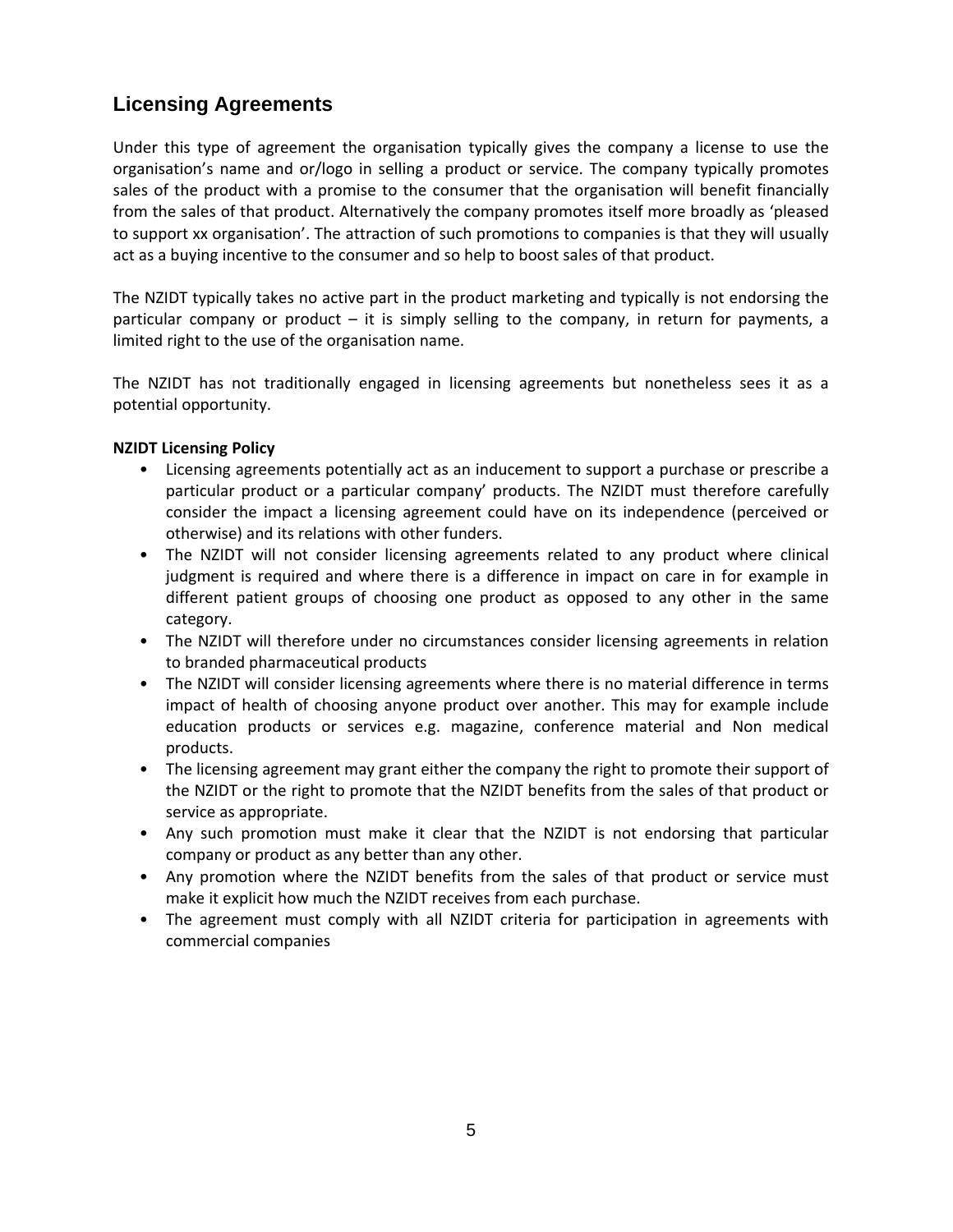## **Joint Promotional Agreements**

In this type of agreement the image of the organisation plays an integral part in the marketing of the company's image, product or service. This is the basis of what is often referred to as 'cause‐ related marketing'. The agreement often envisages the building up of a long-term relationship between the organisation and the company. The company's aim is to build an image of itself as a socially responsible organisation or in the case of the pharmaceutical industry in healthcare often more specifically as contributing to education, professional development and improved healthcare. It seeks to achieve this by creating, through marketing and publicity, a link in people's minds between itself and the cause the organisation represents. Its underlying aim is still, of course, to improve its financial performance for shareholders. The benefits for the organisation might again include sales‐linked payments from specific promotions, but it also hopes to benefit from the raised awareness of itself, its work and its funding needs that can result from increased exposure in the media. As part of the agreement the organisation might also receive specified benefits in kind – goods, services, facilities or expertise provided to it by the company.

The income from joint promotional activities is likely to be classified as primary purpose trading as the activity is likely to be in support of the organisation's objects.

## **NZIDT Joint Promotional Policy**

The NZIDT is keen to enter into joint promotional agreements in relation to activities that meet the criteria for NZIDT endorsement (see endorsement policy) and NZIDT criteria for participation in agreements with commercial companies (see below)

# **Additional Criteria for NZIDT Participation in Agreements with**

## **Commercial Companies**

In addition to the specific criteria set out in the sections above, the **NZIDT** follows the following policy in any relationship with a commercial company

The joint ventures must fit with the organisation's policies, strategies and values and must serve the organisation's best interests overall, taking account of the long term consequences as well as any immediate gains.

- The company is seen as a suitable partner bearing in mind what the organisation knows of the company's products, activities, public image, and financial position.
- NZIDT must be confident that the company will be able to discharge its financial and other obligations under the proposed agreement.
- The benefits that will be received and the risks and costs associated with the agreement must be identified and assessed
- Consideration must be given to how the organisation's decision to associate itself with that company in that joint venture will be seen by members and other health professionals, funders, supporters and other stakeholders and what the organisation will do to anticipate and answer any complaints or criticisms that could be made of the venture